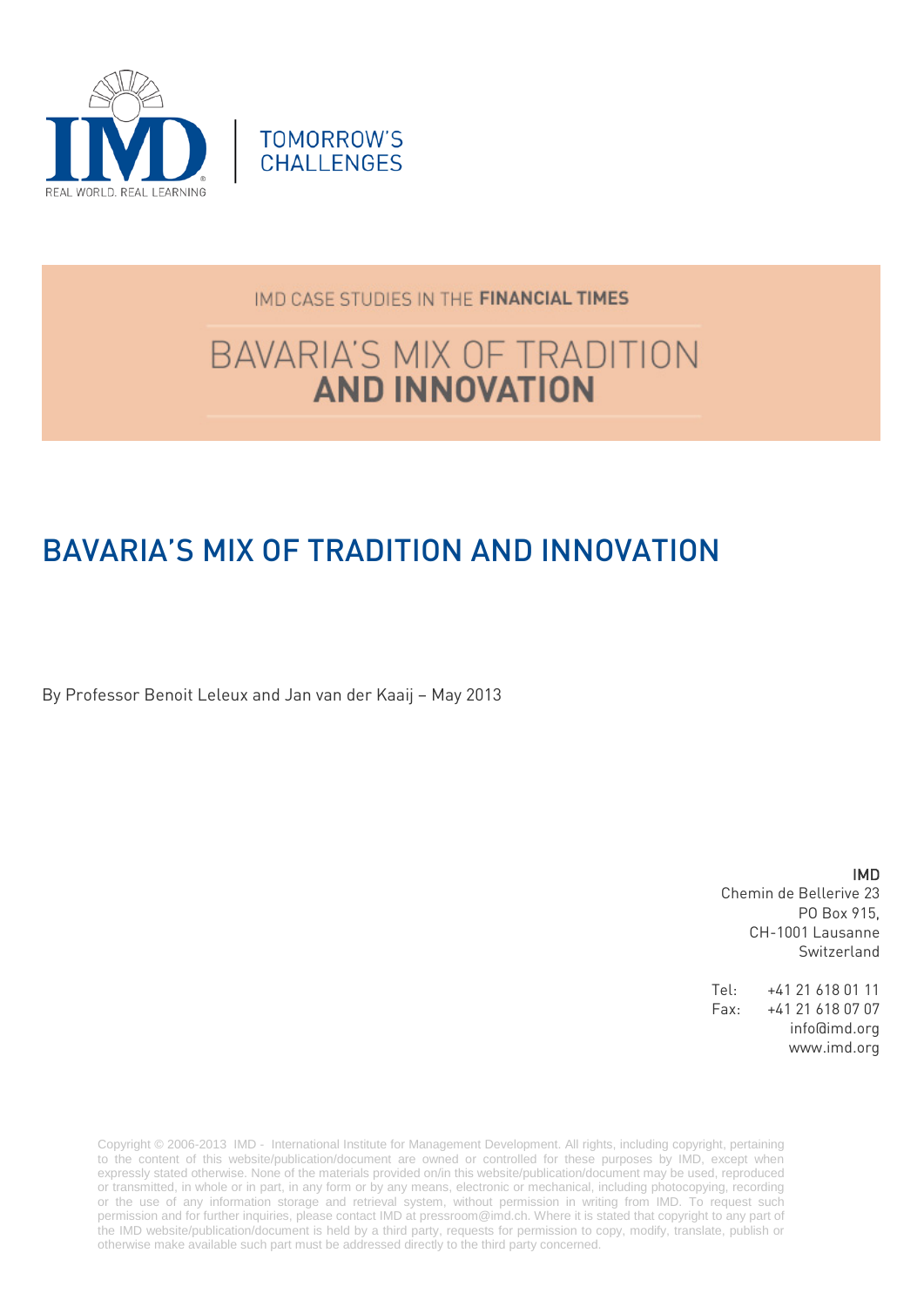#### **The story**

Founded in 1680, Netherlands-based Bavaria is one of Europe's oldest family-owned beer producers. It has a reputation for operating efficiency and brewing knowhow but by 2007, as its main western European markets matured and the global industry consolidated, the need to focus more on marketing was clear.

#### **The challenge**

When the seventh generation of the Swinkels family took over management of the business, they agreed they needed to build a sustainable brand in a global market that was increasingly dominated by big companies such as Anheuser-Busch InBev, SABMiller and Carlsberg. These companies could afford huge global marketing budgets. Bavaria had revenues in 2007 of about €450m.

#### **The strategy**

The new board consisted of five seventh-generation family executive directors aged 32 to 45 and one non-family member who had also served on the sixth-generation board. This was in line with the Swinkels tradition of asking each generation to reinvent Bavaria. Despite its long history, the company saw itself as fresh and young, with an entrepreneurial ethos.

The new management team wanted to position Bavaria as an innovative challenger. It could not afford to match the scale of the big global brewers in traditional television advertising, so it looked to lower-cost marketing that would play on this status.

• It built on earlier "guerrilla" marketing at big football tournaments that had begun at the 2006 World Cup in Germany. At one match during the competition, for example, several Dutch male supporters watched in their underwear after they were forced by match officials to remove their Bavaria-branded orange trousers as the company was not an official sponsor.

Four years later, in South Africa, 36 women in the crowd at a Netherlands-Denmark match suddenly revealed their striking orange minidresses. Fifa officials removed the women from the stadium but the stunt generated a huge amount of free publicity for a fraction of the estimated \$10m-\$25m paid each year by some big official event sponsors leading up to the event.

- Bavaria also expanded its City Racing events, in which Formula One cars do laps in city centres. Having initiated this in Rotterdam in 2005, the company wanted to do it in Moscow's Red Square, a move that needed the support of Vladimir Putin, Russia's president. Bavaria secured this for 2008 with help from Jan-Peter Balkenende, the Dutch prime minister.
- Bavaria developed new products such as alcohol-free beers. Its researchers also created new strains of yeasts that could ferment and generate flavours without producing alcohol during the brewing. Rivals' versions, by contrast, started out containing alcohol that was then evaporated away, taking distinctive flavours out too.

#### **The results**

At the 2010 World Cup, Bavaria achieved a global profile without being an official sponsor.

The Moscow city race became an annual event, drawing more than 200,000 spectators in 2010. It drew even bigger crowds in 2011 and 2012.

The new non-alcoholic beer reinforced Bavaria's position in this segment, giving it a strong market share in the Middle East.

Bavaria's managers are looking at ways to engage the eighth generation of the family through social networking tools.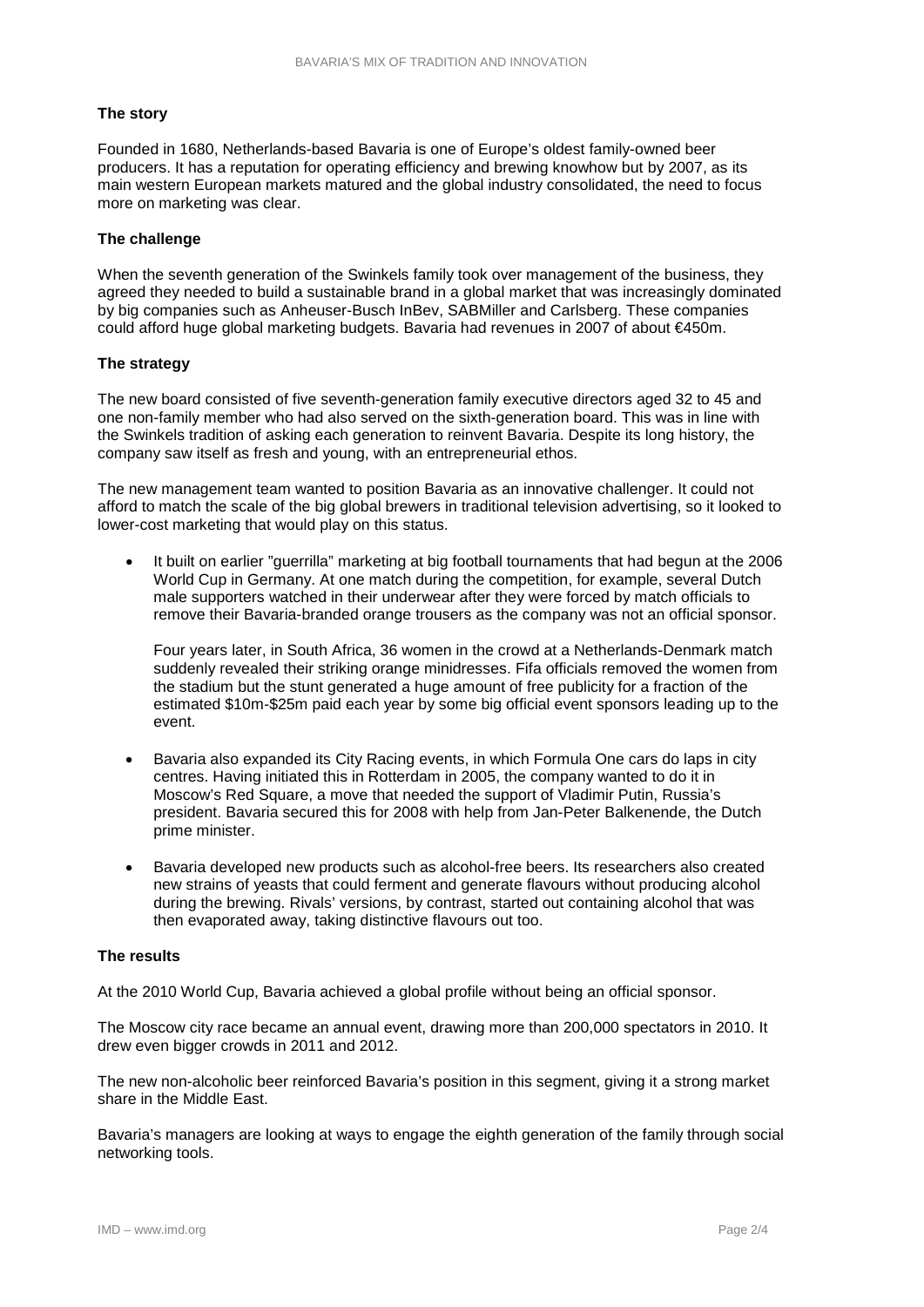#### **The lessons**

Bavaria's experience illustrates how a company can successfully develop its brand without losing focus on operations and product innovation.

Having a clear and shared vision at board level was essential. An older or mixed-generation board might not have been so dynamic with the marketing strategies, or willing to engage so radically in guerrilla tactics.

Mixing family tradition with product and brand innovation was a potent brew for Bavaria.

*Benoit Leleux is professor of entrepreneurship and finance at IMD, he teaches on the Orchestrating Winning Performance program (OWP). Jan van der Kaaij is a research assistant at IMD.*

*This article first appeared in the Financial Times on May 7th, 2013.*